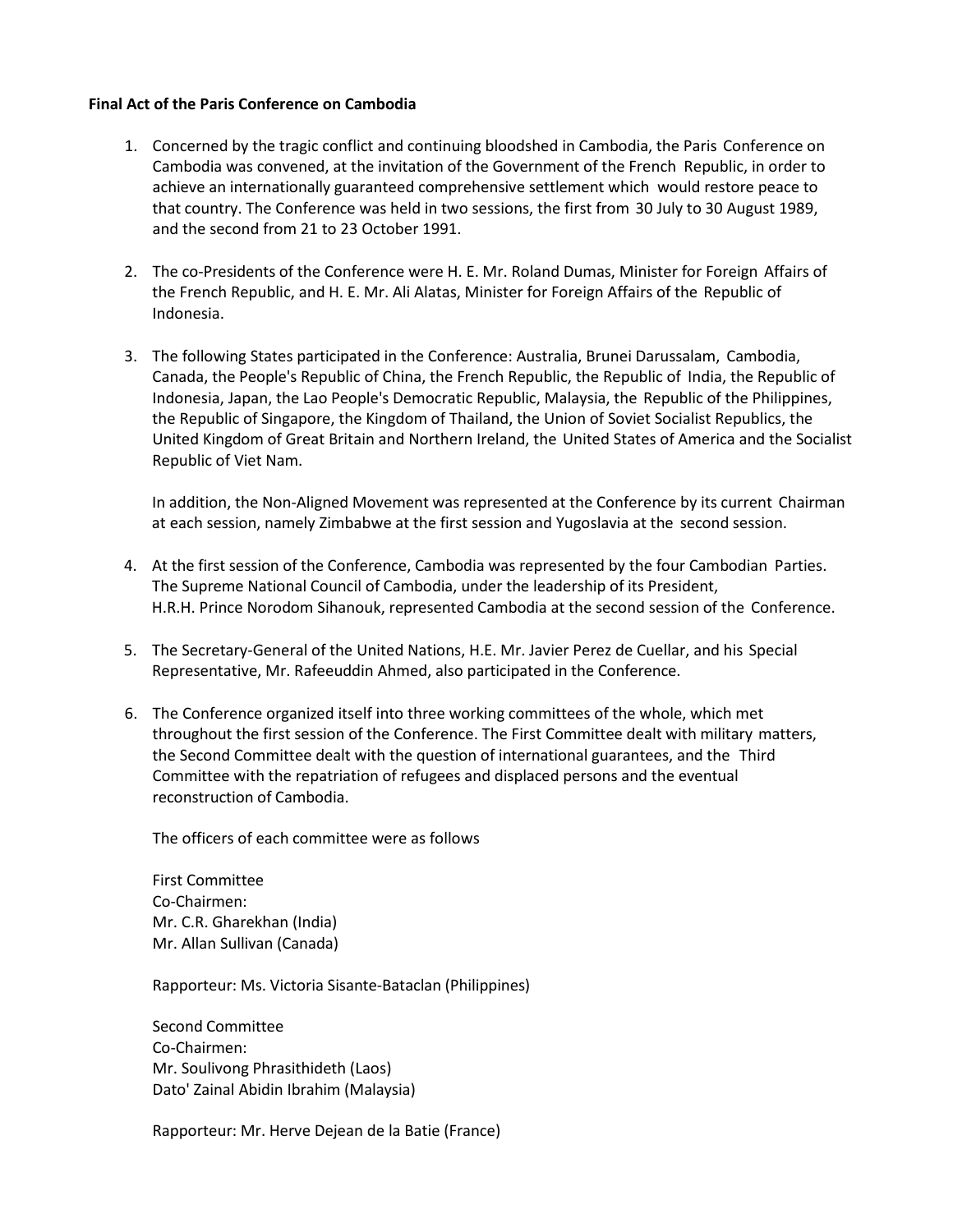Third Committee Co-Chairmen: Mr. Yukio Imagawa (Japan) Mr. Robert Merrillees (Australia)

Rapporteur: Colonel Ronachuck Swasdikiat (Thailand)

The Conference also established an Ad Hoc Committee, composed of the representatives of the four Cambodian Parties and chaired by the representatives of the two co-Presidents of the Conference, whose mandate involved matters related to national reconciliation among the Cambodian Parties. The Ad Hoc Committee held several meetings during the first session of the Conference.

The Coordination Committee of the Conference, chaired by the representatives of the two co-Presidents, was established and given responsibility for general coordination of the work of the other four committees. The Coordination Committee met at both the first and second sessions of the Conference. An informal meeting of the Coordination Committee was also held in New York on 21 September 1991.

- 7. At the conclusion of the first session, the Conference had achieved progress in elaborating a wide variety of elements necessary for the achievement of a comprehensive settlement of the conflict in Cambodia. The Conference noted, however, that it was not yet possible to achieve a comprehensive settlement. It was therefore decided to suspend the Conference on 30 August 1989. However, in doing so, the Conference urged all parties concerned to intensify their efforts to achieve a comprehensive settlement, and asked the co-Presidents to lend their good offices to facilitate these efforts.
- 8. Following the suspension of the first session of the Conference, the co-Presidents and the Secretary-General of the United Nations undertook extensive consultations, in particular with the five permanent members of the United Nations Security Council, with the Supreme National Council of Cambodia, and with other participants in the Paris Conference. The object of these consultations was to forge agreement on all aspects of a settlement, to ensure that all initiatives to this end were compatible and to enhance the prospects of ending the bloodshed in Cambodia at the earliest possible date. The efforts of the co-Presidents and the Secretary-General paved the way for the reconvening of the Paris Conference on Cambodia.
- 9. At the inaugural portion of the final meeting of the Paris Conference, on 23 October 1991, the Conference was addressed by H.E. Mr. Francois Mitterrand, President of the French Republic, H.R.H. Prince Norodom Sihanouk, President of the Supreme National Council of Cambodia, and H.E. Mr. Javier Perez de Cuellar, Secretary-General of the United Nations.
- 10. At the second session, the Conference adopted the following instruments:
	- 1. Agreement on a comprehensive political [settlement of the Cambodia](http://www.usip.org/library/pa/cambodia/agree_comppol_10231991_toc.html) conflict, with annexes on the mandate for UNTAC, military matters, elections, repatriation of Cambodian refugees and displaced persons, and the principles for a new Cambodian constitution;
	- 2. Agreement concerning the sovereignty, [independence, territorial integrity and](http://www.usip.org/library/pa/cambodia/agree_sovereign_10231991.html) [inviolability, neutrality and national](http://www.usip.org/library/pa/cambodia/agree_sovereign_10231991.html) unity of Cambodia; and
	- 3. Declaration on the rehabilitation [and reconstruction of Cambodia](http://www.usip.org/library/pa/cambodia/declaration_rehab_10231991.html)

These instruments represent an elaboration of the "Framework for a Comprehensive Political Settlement of the Cambodia Conflict" adopted by the five permanent members of the United Nations